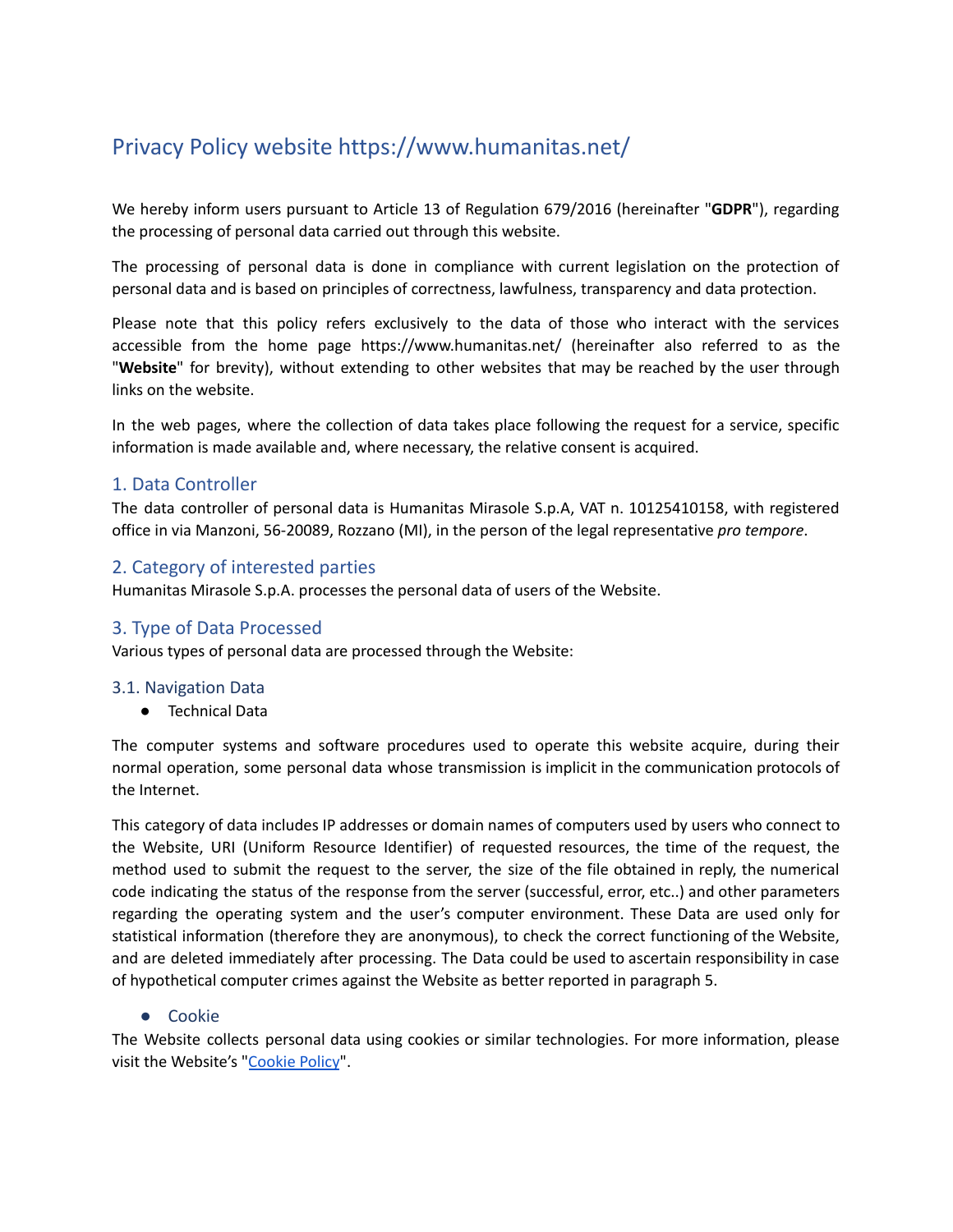#### 3.2. Data provided voluntarily by the interested party

In some parts of the Website, the Interested Party is required to enter certain personal data (both common and special categories of data) through, for example, filling in the *forms* in the Reservations section; subscribing to the "Stay in touch" service to receive the newsletter. On these occasions Humanitas Mirasole may also act in co-ownership with the other Structures of the Humanitas Group. In any case, specific policies on data processing have been prepared in each section of the Website.

#### 3.3. Third Party Data

If the user decides to provide personal data of third parties, it is recommended to make sure that these subjects have been previously and adequately informed about the modalities and purposes of treatment here indicated.

# 4. Services offered by the site. Purposes of processing, legal basis and storage period of personal data

Humanitas allows the user to use various Services through its Website. For all that is not expressly described below, Humanitas has prepared specific *Policies on the processing of personal data* that allow the interested party to know the purposes, legal basis and further information on the processing of collected personal data.

## 4.1. Contact Section

Through the "Contacts" section of the Website, the interested party is given the opportunity to submit his requests, also of a clinical nature, to a series of Offices. The modality of acquisition of general information from the various Offices is exclusively by means of the e-mail sent by the interested party.

**Purpose of processing**: to provide feedback to requests for information, including clinical one, made by the interested party through the "Contact" section of the Website.

**Legal basis of the processing**: it is necessary for the performance of a contract to which you are a party (Art. 6.1, lett. b) GDPR), while the processing of special categories of data is necessary for purposes of treatment and for the protection of your health (Art. 9.2, lett. h) GDPR).

**Storage times**: personal data will be stored for the period necessary to achieve the above purpose.

## 4.2. Ascertainment, exercise and defence of rights in extrajudicial and/or judicial proceedings

The Data Controller, where necessary, reserves the right to process the personal data of the Interested Parties, collected through the Website, in order to ascertain, exercise or defend his own rights in extrajudicial and/or judicial proceedings or whenever the judicial authorities exercise their jurisdictional functions.

**Legal basis of the processing**: art. 6, paragraph 1, letter f) of the GDPR, "the processing is necessary for the pursuit of the legitimate interest of the data controller". To support this processing, in order to be able to demonstrate its legitimacy, the Data Controller has carried out a balancing of interests between the interest pursued and the rights and freedoms of the data subjects.

**Storage periods**: personal data will be stored for a period strictly limited to the duration of the litigation, until the time limit for appeals has expired.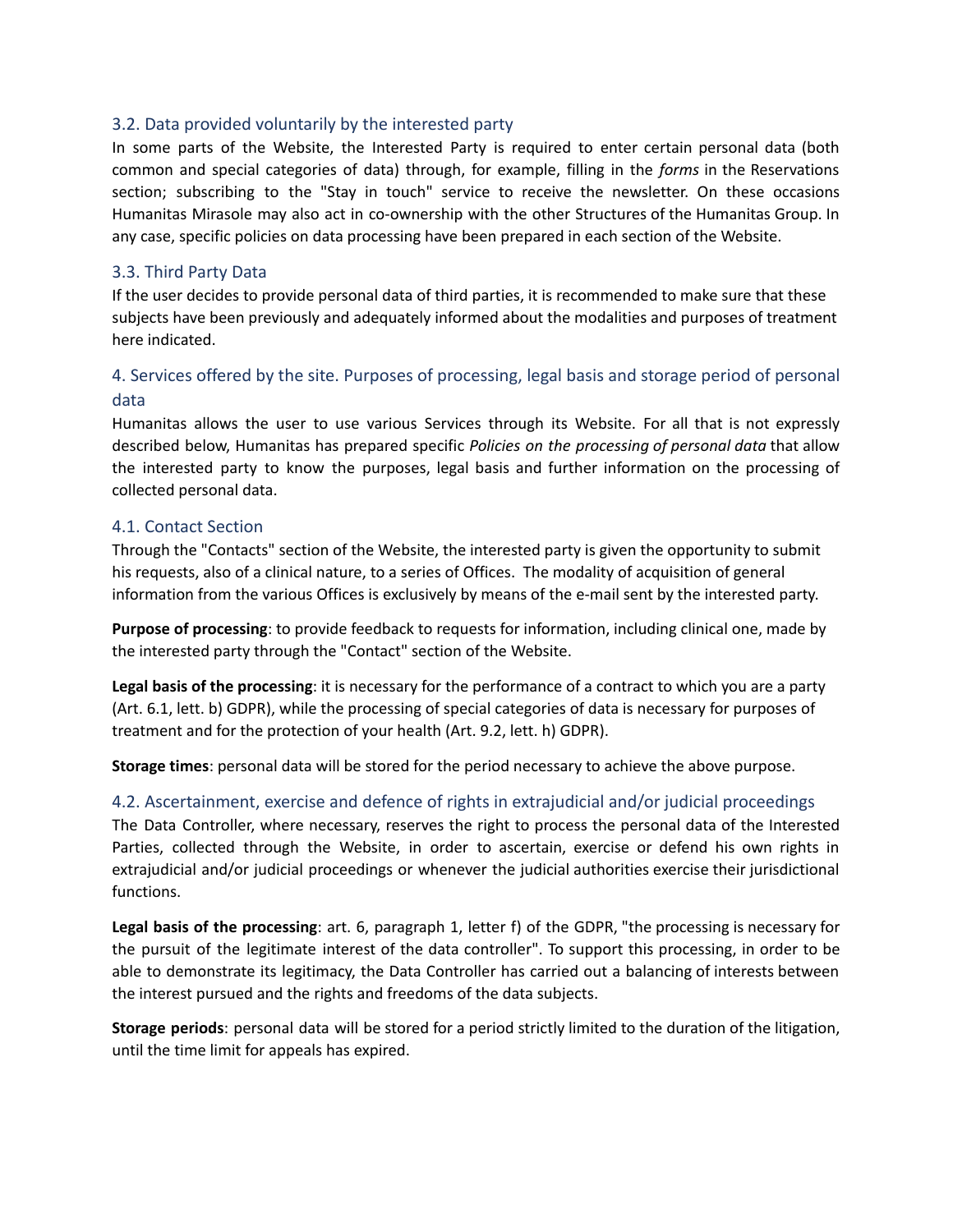# 4.2. Optimization of offers, also through focused and selected analyses

The Data Controller, if you were to give explicit consent, may process your personal data in order to optimize the commercial offer, also through focused and selected analysis.

**Legal basis of the processing**: The processing of your common data takes place only with your express consent (art. 6.1, lett a) GDPR) and is revocable at any time, without affecting the lawfulness of the processing based on the consent given before such revocation.

In particular, you may opt out of receiving informational and promotional materials by accessing the Cookie Management area of the Website.

**Storage period**: The storage period for your personal data lasts until you revoke your consent.

# 4.3. Sending advertising and/or commercial proposals

The Data Controller, if you were to give explicit consent, may process your personal data in order to send advertising and / or business proposals based on the profiling of your data, implemented to be able to highlight information and business proposals according to the interests that you have shown by accessing the pages and using the services available on this Website.

**Legal basis of the processing**: The processing of your common data takes place only with your express consent (art. 6.1, lett a) GDPR) and is revocable at any time, without affecting the lawfulness of the processing based on the consent given before such revocation.

In particular, you may opt out of receiving informational and promotional materials by accessing the Cookie Management area of the site.

**Storage period**: The storage period of your personal data for the purposes lasts until your consent is revoked.

## 5. Methods of treatment, recipients and scope of communication of personal data

All data will be processed mainly in electronic format. Personal data as well as any other information that can be associated, directly or indirectly, to a specific user are collected and processed by applying technical and organizational security measures such as to ensure a level of security appropriate to the risk, taking into account the state of the art and the cost of implementation and, where applicable, security measures prescribed by specific legislation, such as, by way of example and not limited to, measures provided for by provisions issued by the Guarantor Authority for the protection of personal data or specific rules and regulations for the health / hospital sector.

Personal data will be processed by:

- persons authorized by the Data Controller to process personal data who have received appropriate operating instructions, are committed to confidentiality or are subject to an appropriate legal obligation of confidentiality;
- any third party service providers, who will act as Data Processors pursuant to art. 28, GDPR, only if this is necessary for the operation and maintenance of the Website and the services made available through the Website itself.